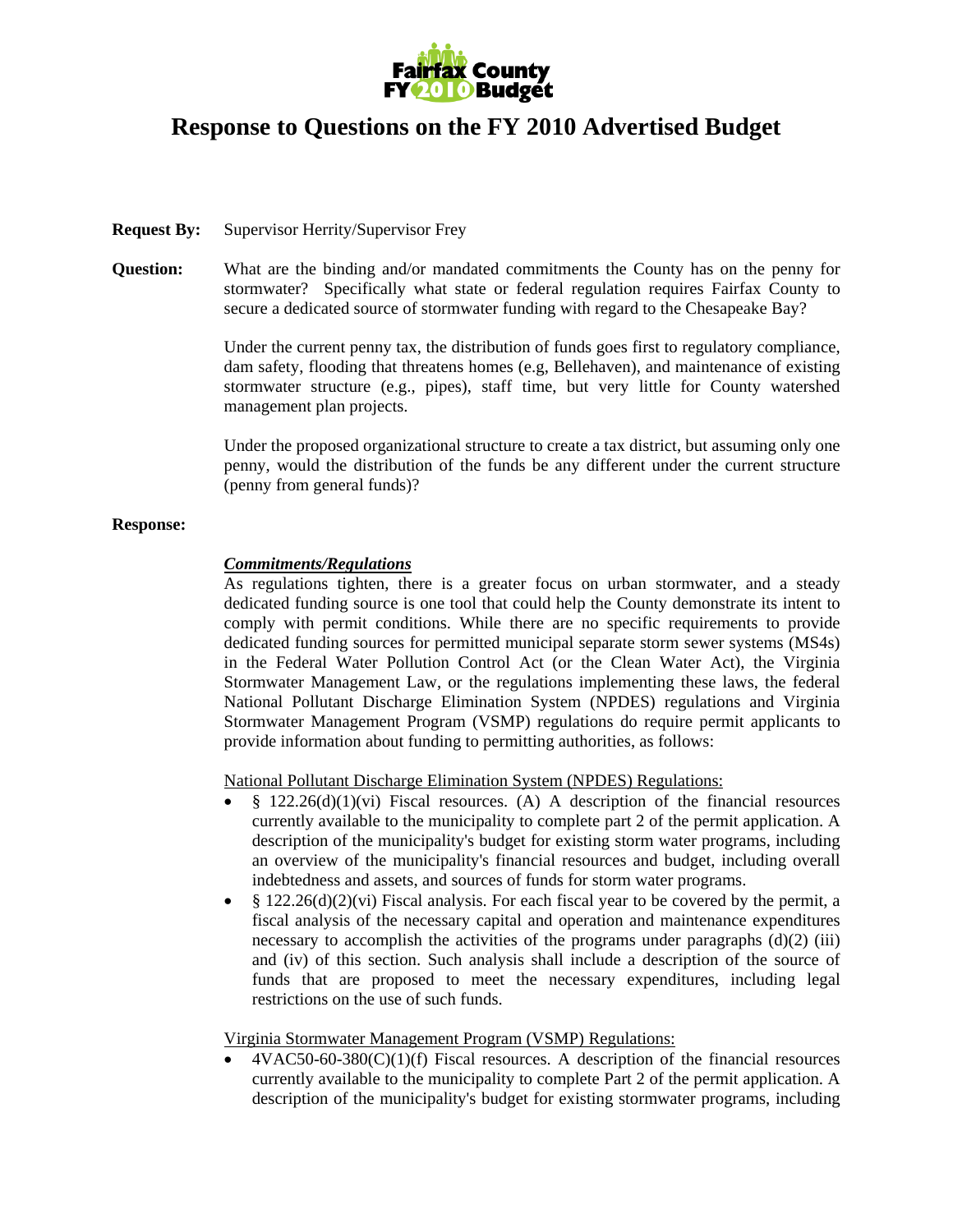an overview of the municipality's financial resources and budget, including overall indebtedness and assets, and sources of funds for stormwater programs.

•  $4VAC50-60-380(C)(2)(f)$  For each fiscal year to be covered by the permit, a fiscal analysis of the necessary capital and operation and maintenance expenditures necessary to accomplish the activities of the programs under subdivisions 2 c and d of this subsection. Such analysis shall include a description of the source of funds that are proposed to meet the necessary expenditures, including legal restrictions on the use of such funds.

In addition to the above language from the NPDES and VSMP regulations, the current and pre-draft permits also include language regarding stormwater management program funding.

Current Permit:

• Section I(B)(3) Storm Water Management Program Resources. The permittee shall provide adequate finances, staff, equipment, and support capabilities to implement the activities under the Storm Water Management Program, to the maximum extent practicable.

Pre-Draft Permit:

- Section  $I(B)(2)$  Permittee Responsibilities. [...] The failure to provide adequate program funding, staffing or equipment maintenance shall not be an acceptable explanation for failure to meet permit conditions.
- Section I(C)(5) Stormwater Management Program Resources. The permittee shall provide adequate finances, staff, equipment, and support capabilities to implement the activities under the MS4 Program Plan. The permittee shall submit as part of its annual report the annual expenditures for the Permit Year (PY) and a budget for the following PY.

It should be noted that EPA has given municipalities an indication of what their inspectors would look for during an MS4 program audit through a guidance document developed to help municipalities review their own programs. The MS4 Program Evaluation Guidance (January 2007, EPA-833-R-07-003) reiterates that Phase I regulations require that annual expenditures and budget for the year following be included in each annual report. The guidance goes on to state that this information should be reviewed to determine if budget changes are being made. It encourages the permittee to provide an explanation for planned changes in funding.

The MS4 Program Evaluation Guidance also states that "Permittees should have an established source of funding for their construction program, including adequate resources for frequent inspections and plan review. […] If general funds are used to support the program, permittees should ensure that construction inspections are a lineitem appropriation not subject to reduction or elimination based on board politics or budget constraints." It contains a similar requirement with respect to the permittee's ndustrial/commercial facilities program: "Permittees should have an established source of funding for their industrial/commercial facilities program, including adequate resources for frequent inspections. […] If general funds are used to support the program, permittees should ensure that industrial and commercial inspections are line-item appropriations not subject to reduction or elimination based on board politics or budget constraints."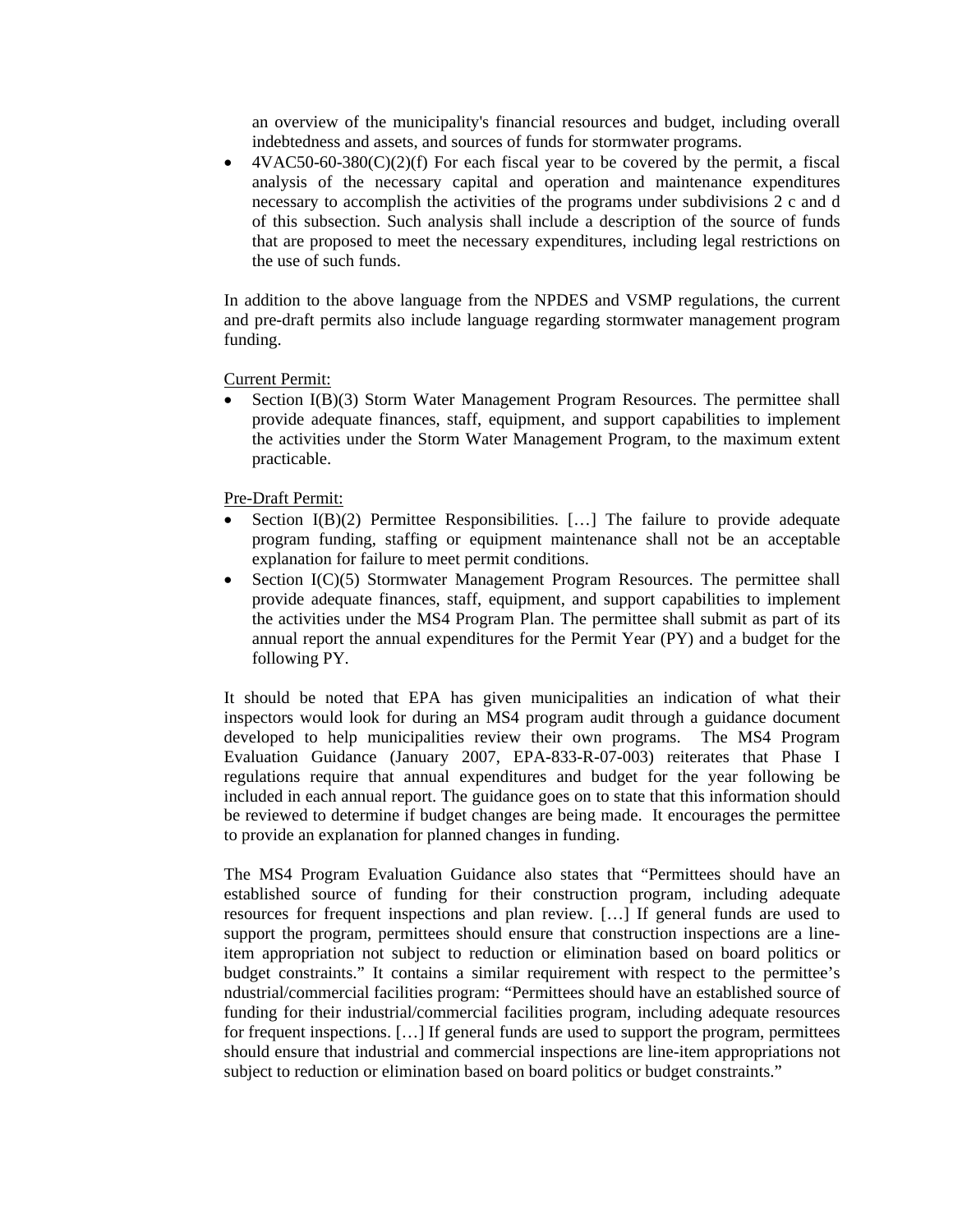Finally, the guidance states that an ideal program would include a strategy for public education and participation that would outline how much is to be budgeted to implement the strategy. The guidance acknowledges that the strategy is not specified in the NPDES regulations. Although guidance does not carry with it the same implications as regulations, and a lack of certain items in the guidance does not necessarily constitute an automatic violation of MS4 permit requirements, an auditor may still document these items and make recommendations for improving the program.

It should be noted that MS4 permittees have been required to meet standards through implementation of Best Management Practices (BMPs), rather than through meeting strict numerical water quality standards, at least up until recently. It is in the best interest of permitted municipalities to demonstrate that they are funding BMP implementation at a level that is adequate to achieve the discharge goals of the permit. Indeed, the permittee is required to implement the provisions of the permit Stormwater Management Program (or MS4 Program) to the maximum extent practicable. As described above, Fairfax County's current MS4 permit contains a specific requirement to "provide adequate finances, staff, equipment, and support capabilities to implement the activities under the Stormwater Management Program, to the maximum extent practicable."

The MS4 permit program is based on an iterative approach to meeting water quality goals (as described in the Preamble to the NPDES Phase II regulations). Generally speaking, the expectation is that as time goes on and as permits are reissued, permittees will do more to implement the program and do a better job of reducing pollutants in MS4 discharges to the maximum extent practicable. Because of the progressive nature of the program, the municipality would be responsible for justifying reductions in MS4 program resources. Under its MS4 permit, Fairfax County is allowed to add components, controls, or requirements to its program at any time with written notification to DCR, but is not allowed to subtract them. If the County finds a given BMP ineffective or unfeasible, the County must first make a request to DCR to replace the BMP with one that is expected to be effective for achieving the goals of the BMP that is being replaced. Cutting funding to a program or a component of the program could be viewed as regressive unless the County could demonstrate that a more cost effective solution will be implemented that is expected to meet permit requirements.

Stormwater Management Division staff are not aware of any cases in which an MS4 program was fined only for failing to provide adequate funding to its program. However, the penalties for permit violations can be considerable and should be taken into consideration when making any changes to the program that could affect implementation of any component of the program. Federal and Virginia law allow for both civil and criminal penalties, and EPA has recently demonstrated its willingness to pursue enforcement actions. For example:

- The Hawaii Department of Transportation was required to pay a \$1 million penalty and spend an estimated \$50 million to address Clean Water Act storm water violations at highways and airports in Hawaii.
- The City of Dallas, Texas negotiated a civil penalty of \$800,000 and agreed to another \$2.7 million in projects and management changes. A major issue in this case was that the City "failed to implement, adequately fund and adequately staff the City's stormwater management program."
- The Lexington-Fayette Urban County, Kentucky was fined \$425,000 and agreed in a consent degree to \$250-\$300 million in projects to fix a combination of wastewater and stormwater problems.